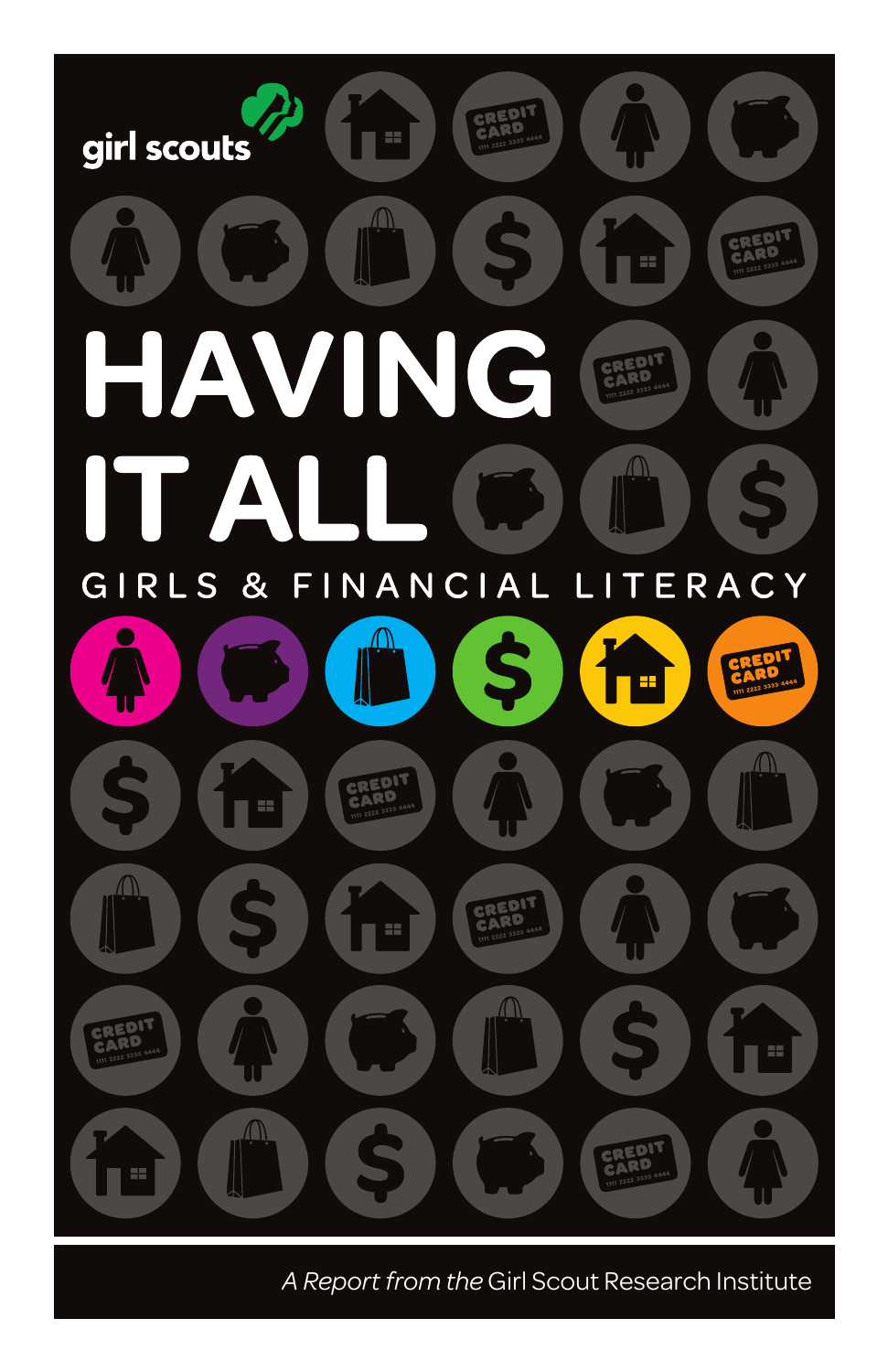**Financial literacy** is a growing concern given the state of the U.S. economy over the past five years. The recession has led to high unemployment, foreclosures, personal and national debt, inflation, and financial uncertainty. In order to properly grasp these concepts and prepare themselves for their financial future, today's youth need a solid understanding of age-appropriate money management and economics. This is especially important given the fact that financial literacy is not currently a standard component of the K−12 education curriculum in the United States, and thus the responsibility for teaching these skills has fallen to parents, families, and out-of-school-time programs.

Few research studies have looked at youth and financial literacy. Preliminary data suggests that children are most likely to go to their parents for information on money and finances, but parents often fail to communicate with and teach them about these issues. Studies have also demonstrated that teenagers appear to have a basic understanding of money matters such as saving and spending, but less knowledge about credit, debt, and long-term savings. Other research indicates that young people are burdened by finances and more pessimistic about the country's employment and economic outlook than in past generations.<sup>1</sup>

While some research has suggested that girls have lower financial literacy than boys and also lower confidence in their financial knowledge, very few studies have focused on girls specifically. To address this gap, the Girl Scout Research Institute conducted a nationwide survey with over 1,000 girls ages 8-17 and their parents<sup>2</sup> in an effort to better understand girls' financial literacy and their confidence about, attitudes towards, and experiences with money.

*Having it All: Girls and Financial Literacy* **reveals that most girls expect to be independent and financially empowered, see few gender barriers in their way, and have high expectations for their future financial lives. However, there still exist important gaps in their financial acumen, and parents can play a powerful role in filling these gaps by having discussions with their daughters about money and finances. Most importantly, girls need and want financial literacy skills to help them achieve their dreams.**

*1 References available upon request.*

<sup>2</sup> This survey was conducted with the research firm TRU and consisted of an online national *sample of 1,043 girls ages 8−17 and 1,040 of their parents. It fielded July 3−July 25, 2012.*

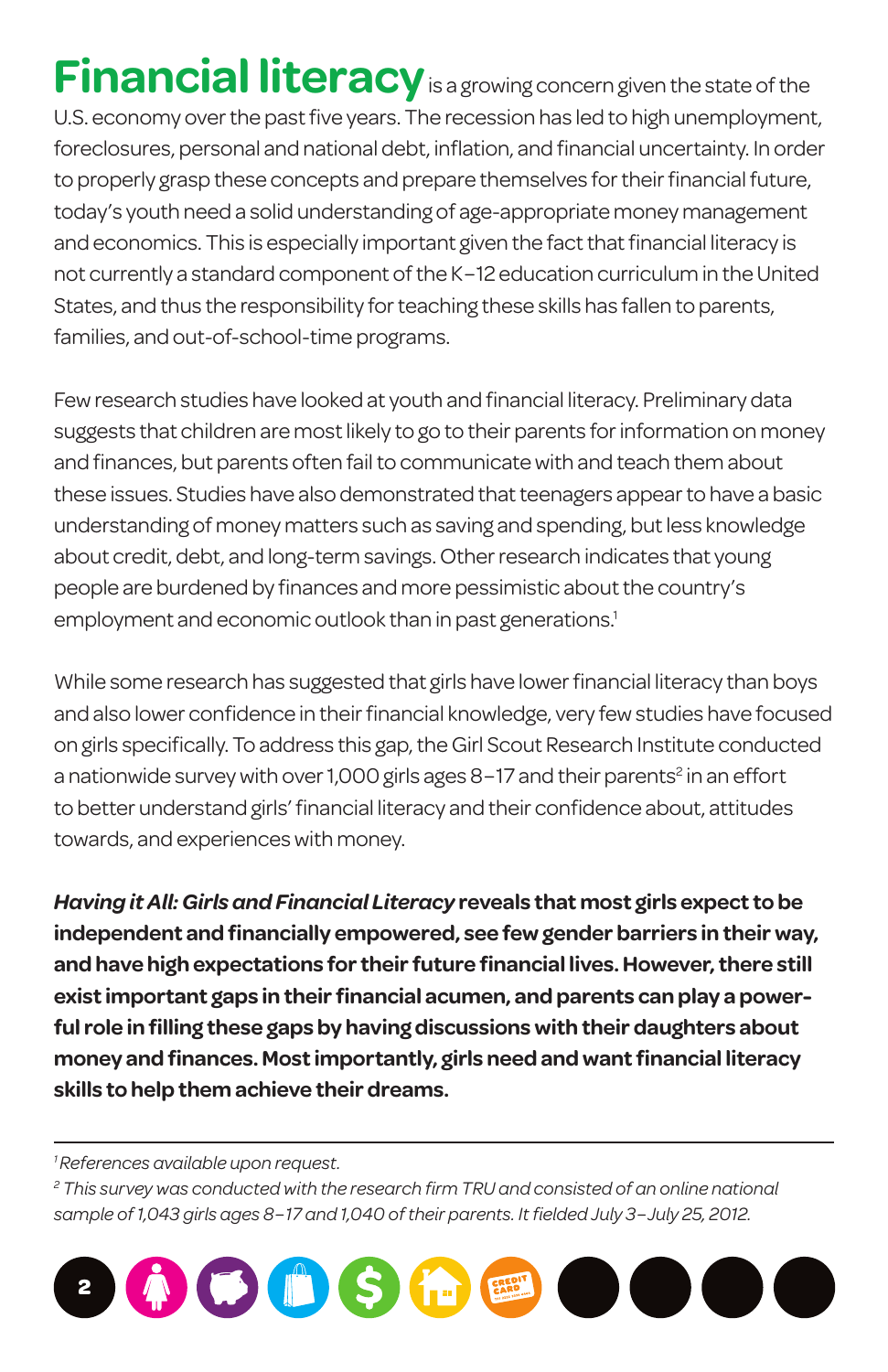**This generation of girls is empowered and independent. A great majority feel gender is no barrier to what they can accomplish financially, and they envision a future family structure where they are fully engaged in financial decision making and planning.**

- The vast majority of girls (94 percent) would rather make their own money than rely on their parents, and 80 percent would rather make their own money than marry someone who would support them financially.
- • Girls see little difference between genderswhen it comes to financial capability, with seven in ten saying that both men and women are equally likely to be financially responsible (73 percent) and a similar number saying that men andwomen are equally likely to be in a lot of debt (72 percent).
- Only 13 percent of girls believe that men are better with money than women (mirroring 13 percent of parents). Almost 8 in 10 (77 percent) say both men and women are likely to run a successful business.
- Girls also feel strongly that a family's financial responsibilities should be shared, with 86 percent saying that both household partners should make financial decisions for the family and 81 percent saying that both should manage family finances. Three quarters of girls also say that both partners should be responsible for raising children and for financially supporting the family (74 percent each).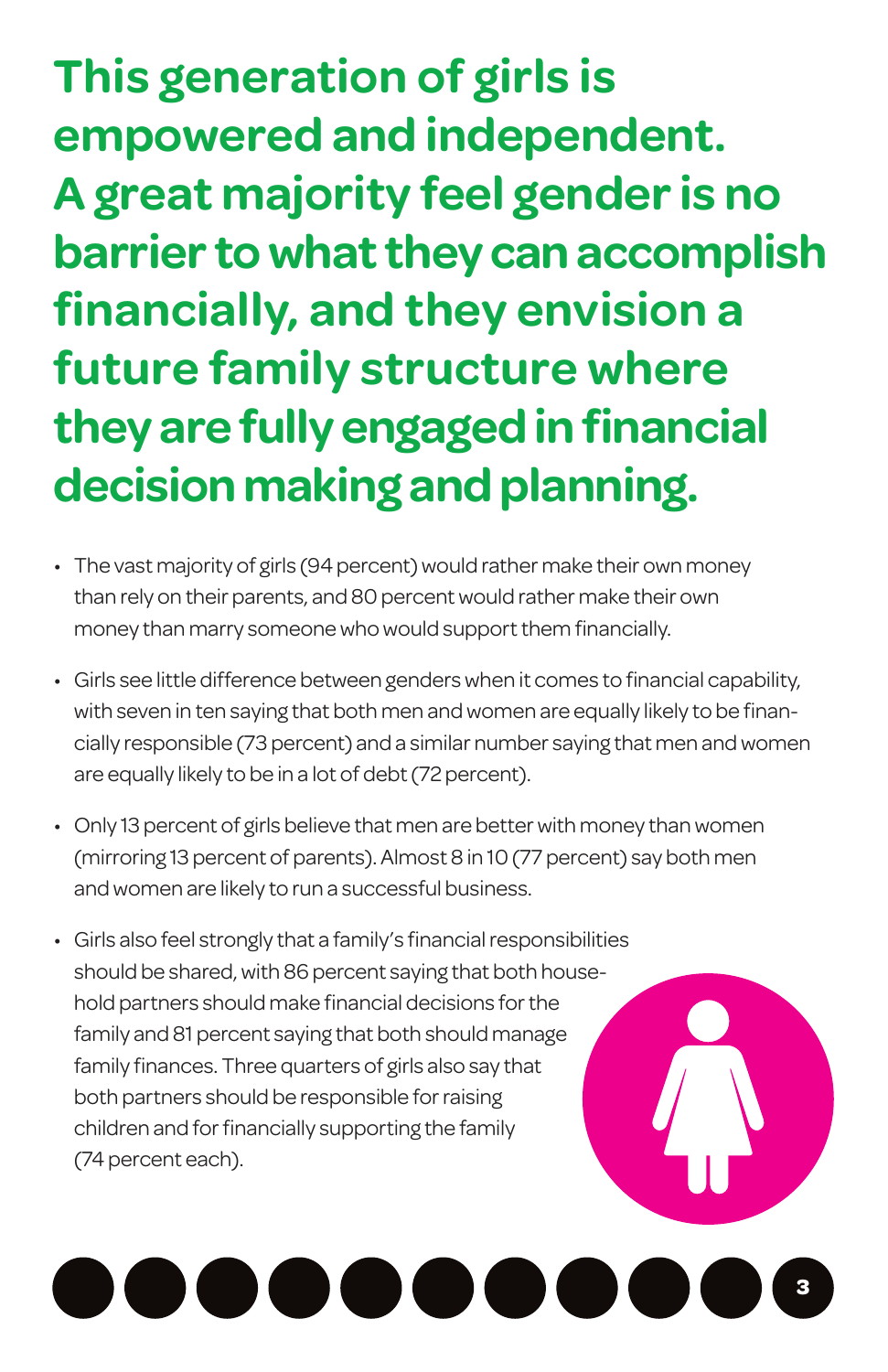**Girls are extremely optimistic about their future lives but admit to lacking the financial confidence and knowledge to achieve their dreams. They are also coming of age in a changing landscape—many distrust large financial institutions and think that debt is a normal part of life.**

- Nearly all girls say it is likely that they will have a job or career they enjoy (98 percent); be able to provide for their families (96 percent); and own a home one day (95 percent). They are similarly optimistic about obtaining a college degree (96 percent); being able to retire comfortably (92 percent); being able to save a lot of money (90 percent); and making a lot of money (87 percent).
- A very high percentage of girls also say it is likely that they will give back to society, either to their communities directly (87 percent) or through charity (84 percent).
- However, only half (51 percent) of girls feel confident making financial decisions, with far fewer (12 percent) considering themselves very confident.

*3 Questions related to financial knowledge were only asked of 11−17 year olds.*

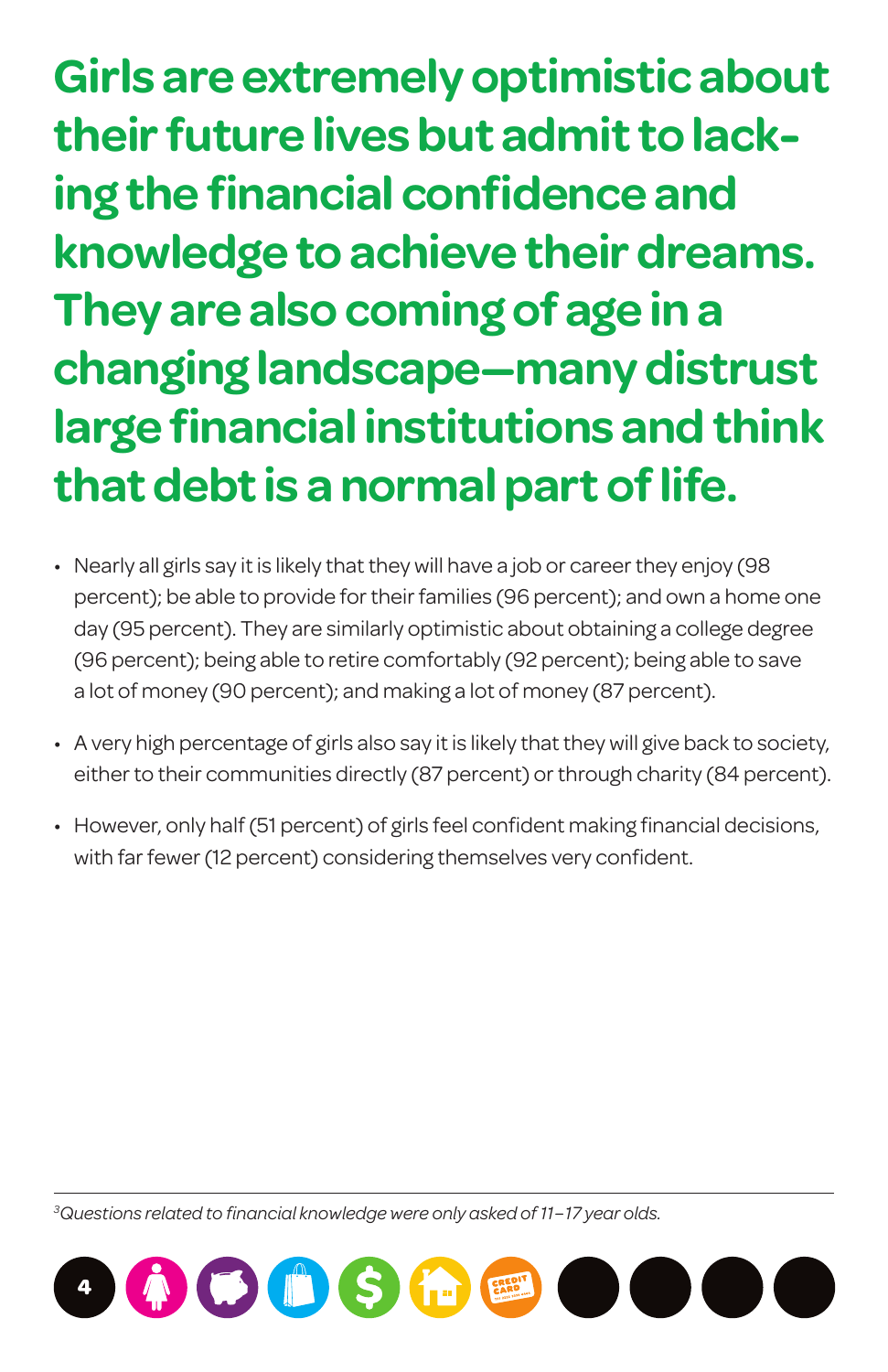- • Girls age 11−17 reported having the most knowledge around financial behaviors they perhaps engage in more frequently, like saving money and being a savvy shopper, but are less clear on how credit works and how to invest for their financial futures.<sup>3</sup>
	- ~ Girls claim the highest levels of knowledge on things like how to save money (90 percent) and how to shop forthe best values (85 percent). A majority also say they are knowledgeable about how to make a budget(59 percent) and how to pay bills (58 percent).
	- ~ They demonstrate significantly less knowledge on credit-related things like how to establish good credit (46 percent); what a credit score is (38 percent); and how credit card interest or fees work (37 percent).
	- ~ Only a third of girls say they are knowledgeable about how to invest money and make it grow (36 percent) and what a 401K is (24 percent).
	- ~ Financial knowledge grows as girls get older. Fourteen-to-17-year-olds are more likely to feel knowledgeable than their 11-13-year-old peers about things like how to pay bills (64 percent vs. 51 percent); how to establish good credit(52 percent vs. 40 percent); how credit card interest and fees work (44 percent vs. 31 percent); and what a 401K is (28 percent vs. 21 percent).
- In addition, survey respondents do not have complete faith in the financial system-25 percent of girls and 40 percent of parents do not trust big banks or financial institutions.
- Fully 38 percent of girls think that debt is a normal part of life, with almost half (47 percent) of girls ages 14−17 agreeing with this statement.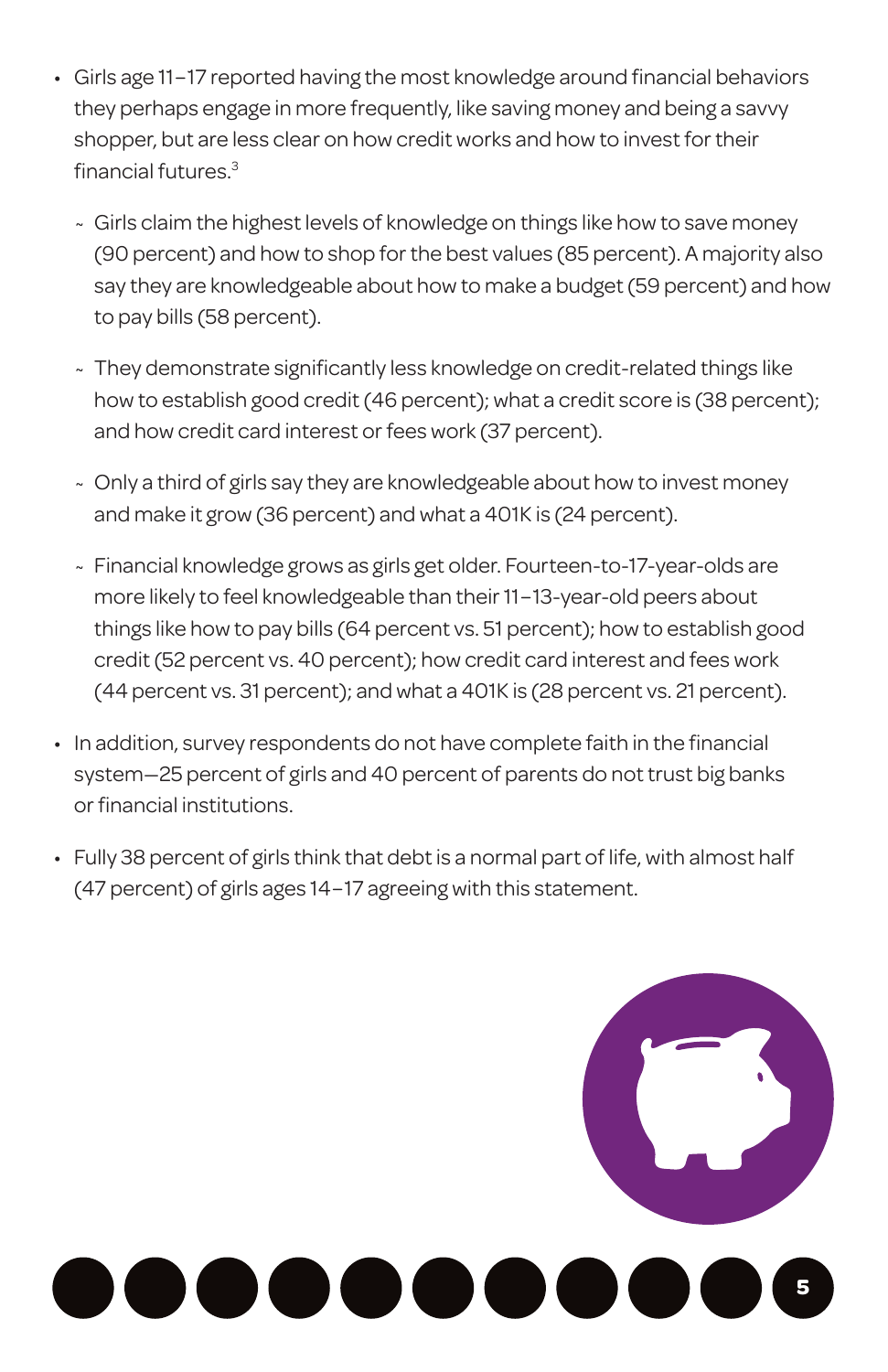## **Financially confident parents are key influencers.**

- Girls say they learn about money and finances primarily from their moms (85 percent); dads (61 percent); teachers or guidance counselors (20 percent); financial classes in school (14 percent); and friends (12 percent).
- The majority (86 percent) of parents consider themselves to be financially confident, with dads more likely to say this than moms (92 percent vs. 83 percent).
- • Financially confident parents are more likely to teach their daughters about money management and financial literacy. Specifically, they are more likely than non-confident parents to say that they:
	- ~ Teach their daughters the differences between needs and wants (98 percent vs. 82 percent);
	- ~ Teach their daughters how to save money (95 percent vs. 72 percent); and
	- ~ Set a good example for their daughters for managing money responsibly (93 percent vs. 54 percent).

 Financially confident parents are also more likely to report already having talked to their daughters about:

- ~ The importance of saving money (91 percent vs. 78 percent);
- ~ How to manage their own money (85 percent vs. 70 percent); and
- $\sim$  The benefits of investing money at a young age (49 percent vs. 26 percent).

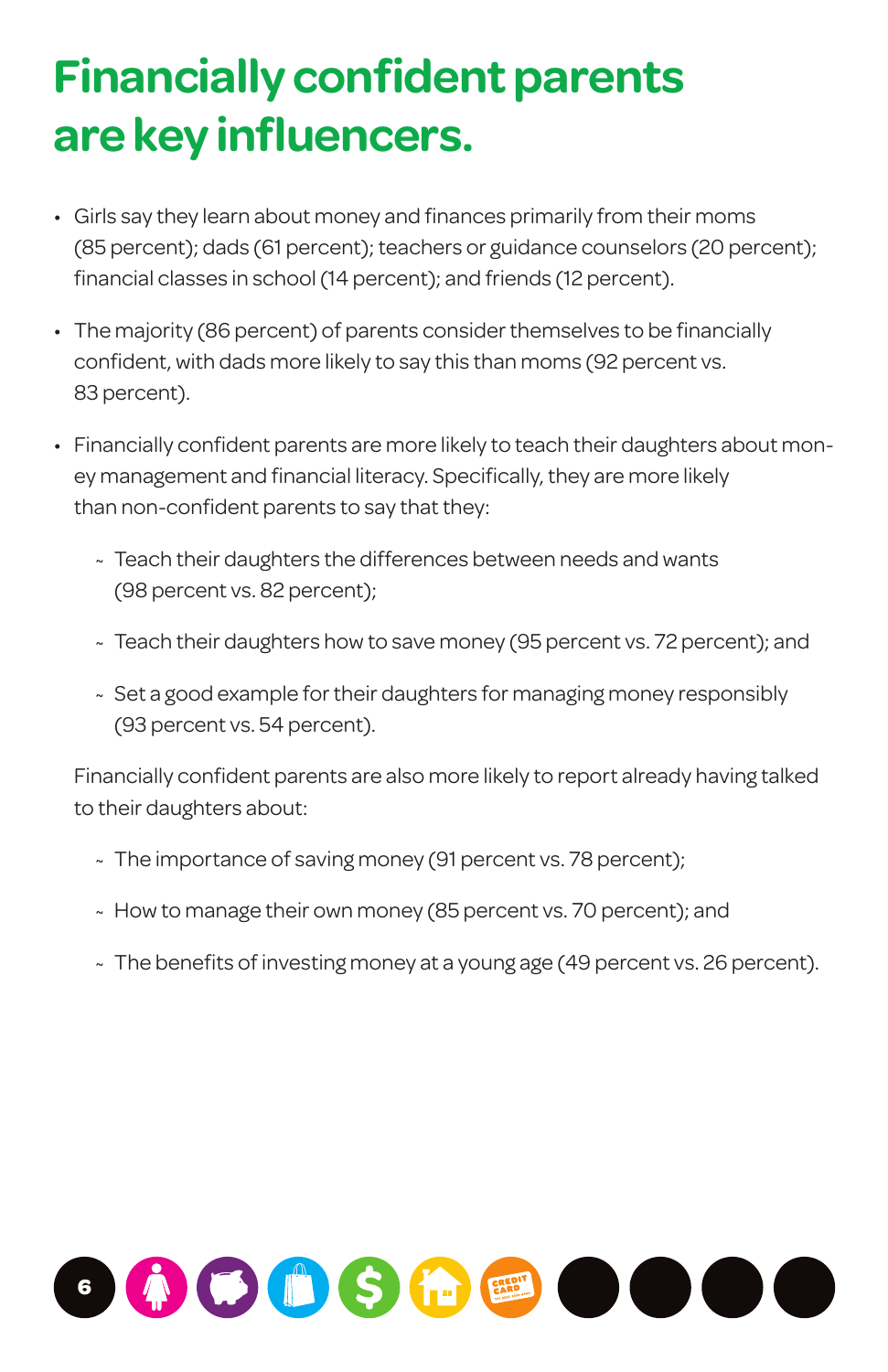## **Girls are quite clear that they need and want financial literacy skills to help them achieve their dreams.**

- Nine in ten girls (90 percent) say it is important for them to learn how to manage money and 87 percent say that it is important to set financial goals.
- Three-quarters of girls (76 percent) say they want to learn about money and finances from their moms, 58 percent from their dads, and 43 percent from a financial class at school. Other desirable sources of this information are teachers or guidance counselors (28 percent); banks (23 percent); online programs (18 percent); and after school programs (13 percent).
- When asked what skills they are most interested in learning more about, girls' most popular choices relate to how to save and plan: for their future goals in general (68 percent); to make big purchases, like a home or car (46 percent); and to pay for education (45 percent).
- A third of girls (35 percent) are interested in learning how to make a budget and how to establish good credit (29 percent), with 20 percent wanting to learn more about the basics of how to run a business.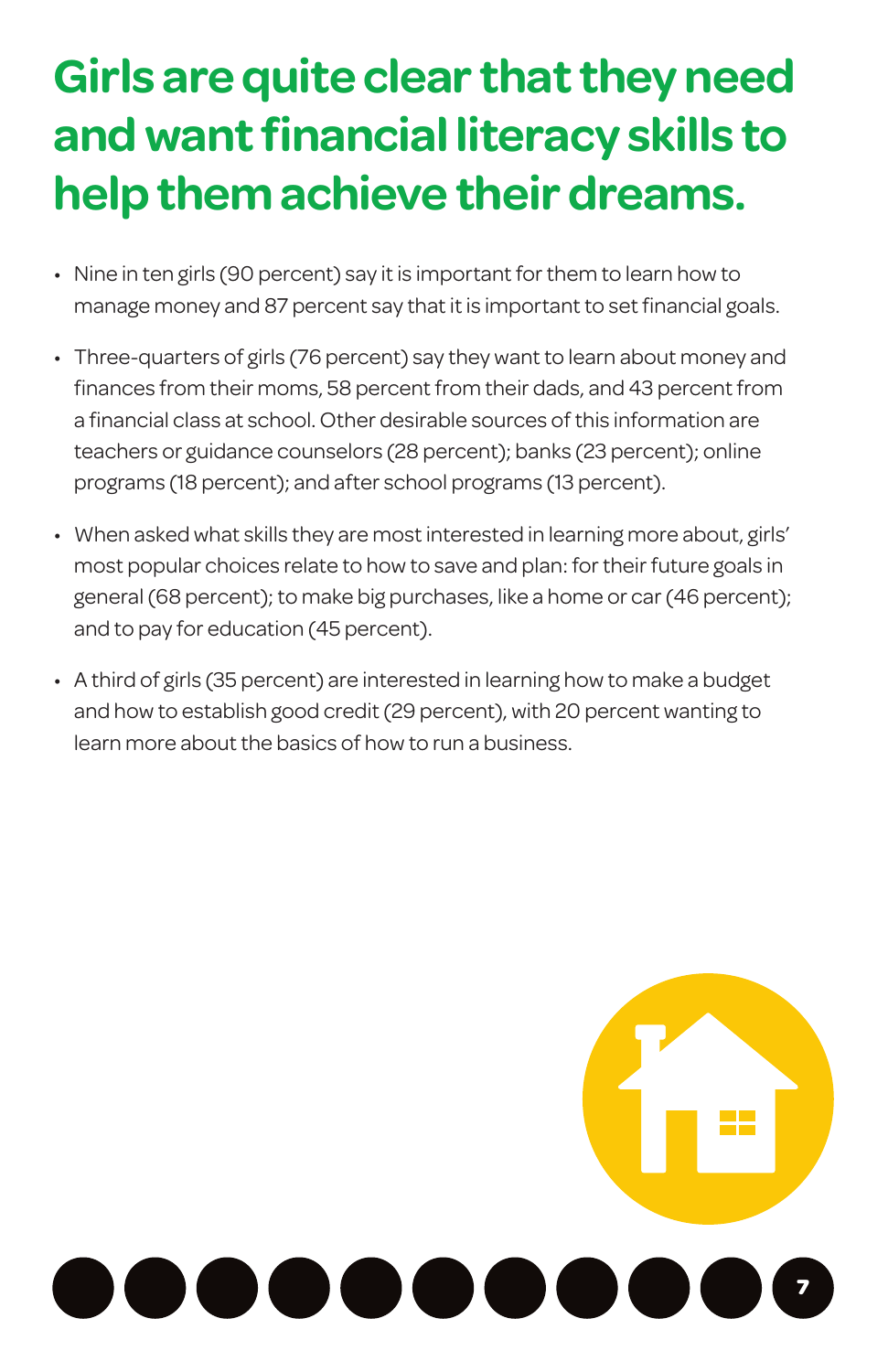## **Tips for Adults**

*Having it All: Girls and Financial Literacy*, reveals that most girls expect to be independent and financially empowered, see few gender barriers in their way, and have high expectations for their future financial lives. However, there still exist important gaps in their financial acumen, and parents and other significant adults can play a powerful role in filling these gaps by engaging girls in activities that promote financial literacy, having discussions with their girls about money and finances, and providing a supportive setting for girls to achieve their goals. Most importantly, girls need and want financial literacy skills to help them achieve their dreams. Here are some tips that parents and other adults who have girls in their lives can use to help girls develop financial literacy skills now and in the future.

### *For All Adults*

#### **Tip #1:** *Support girls with the opportunities to develop the skills they need to reach their goals.*

Girls are extremely optimistic about their futures. They want and expect to "have it all"-a college education, a career they enjoy that allows them to provide for their families, a nice house, and money enough to live happily and retire comfortably. Girls want to live the American dream! But in order for them to follow their dreams and achieve their goals, adults must teach them how they can get there with smart financial planning and money management.

Encourage girls to work hard and not give up in math—math offers essential skills for everyday life and is used in many different careers, including those that involve money management. Encourage girls to pursue fields of study that help with financial empowerment, like mathematics, accounting, finance, and business.

Even if you are supporting a girl who is too young for a job, encourage herto start her own business in the community, like selling lemonade, having a tag sale, or babysitting. When she has some money, she can better manage it and figure out what she should use it for.

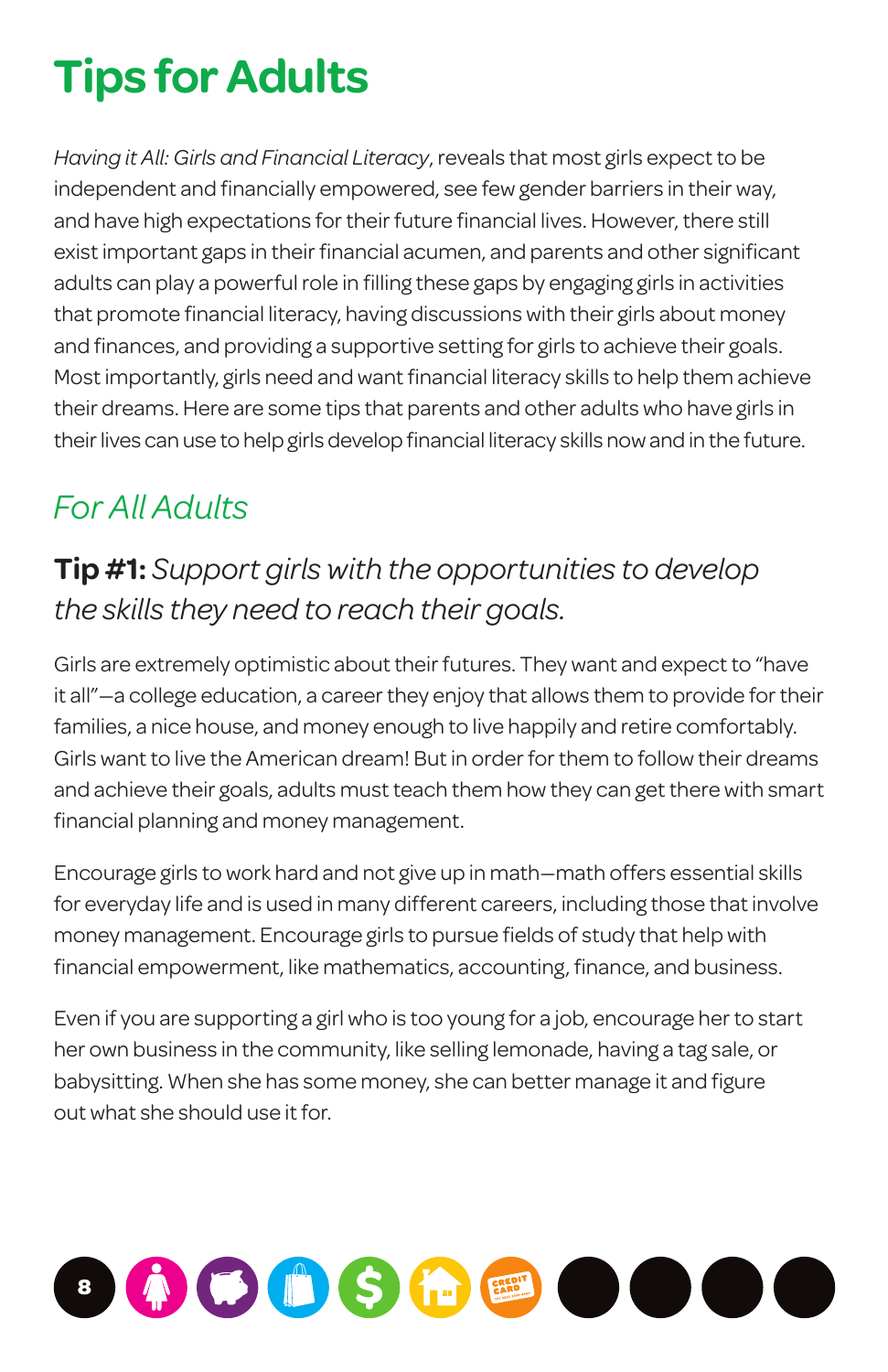#### **Tip #2:** *Support girls' goals and expectations for their financial future by steering clear of stereotypes about girls, women, and money.*

Girls have high hopes for their future in regards to education, career, and money. However, gender-stereotypes can hold girls back or make them feel disempowered.

There are some things you can do as an informed adult to make sure negative stereotypes about girls and money are not reinforced. Don't assume that girls are irresponsible with money, only like to shop and spend, and can't be trusted with the credit card. How will they learn how to manage their money if they aren't given the opportunity to use it?

Steer clear of comments that indicate that you might be uncomfortable with math. Don't assume that girls are bad at or afraid of math and numbers. Budgeting money, planning for future purchases, and many careers require a solid understanding of math. Encourage your daughter to pursue math and business fields like finance and economics—we need more women in these fields.

Don't assume that girls don't care about budgeting, saving money, and investments. Our research shows that a high percentage of girls care about these things, but a high percentage of girls also lack proper knowledge in these areas. Girls know that they need financial literacy skills in order to be successful in the future.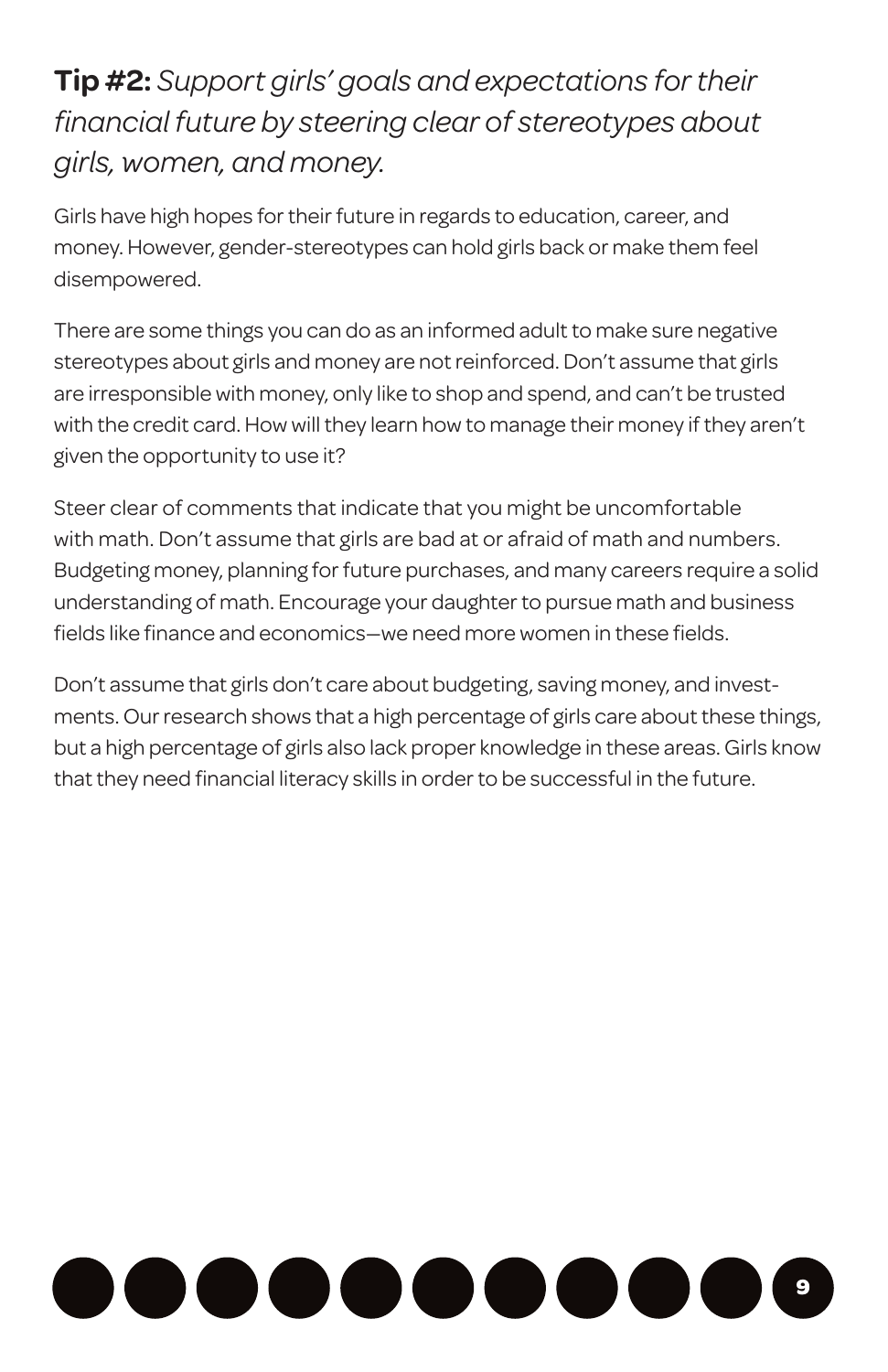#### *For Parents*

**Tip #3:** *Girls' financial literacy comes primarily from parents—Involve your daughter in your day-to-day financial activities and teach her money management skills any chance you get!*

Encourage your daughter to help you with the financial tasks that you do on a daily basis, like going to the bank or ATM, cashing checks, making a budget, saving money, paying back loans, giving out allowances, paying bills, and shopping for food and other household necessities. When she understands the complexities of money and finances, and the importance of regular budgeting and planning, she will develop an understanding of the value of money, the concept of saving, and the importance of getting a job in the future that can financially support her goals and dreams. Too often, children only see the spending side of money, or hear abstractly that the family "just can't afford that" without seeing the process of earning, spending, taking out a loan, paying back a loan, etc. Show your daughter that you don't just spend money; rather, you pay bills from an account that needs to be filled, that there are limits to spending, and that important decisions need to be made.

Talk to your daughter about the importance of saving, managing, and investing money at a young age. Teach her the difference between needs and wants. Does she really *need* a new pair of jeans, or is thatjust something she*wants*? Work with your daughter to develop a budget so she can save for that big item she may want to buy. Most girls say they learn about finances from their moms, and many also learn from their dads. If you are not teaching your daughter about money and finances, start now!

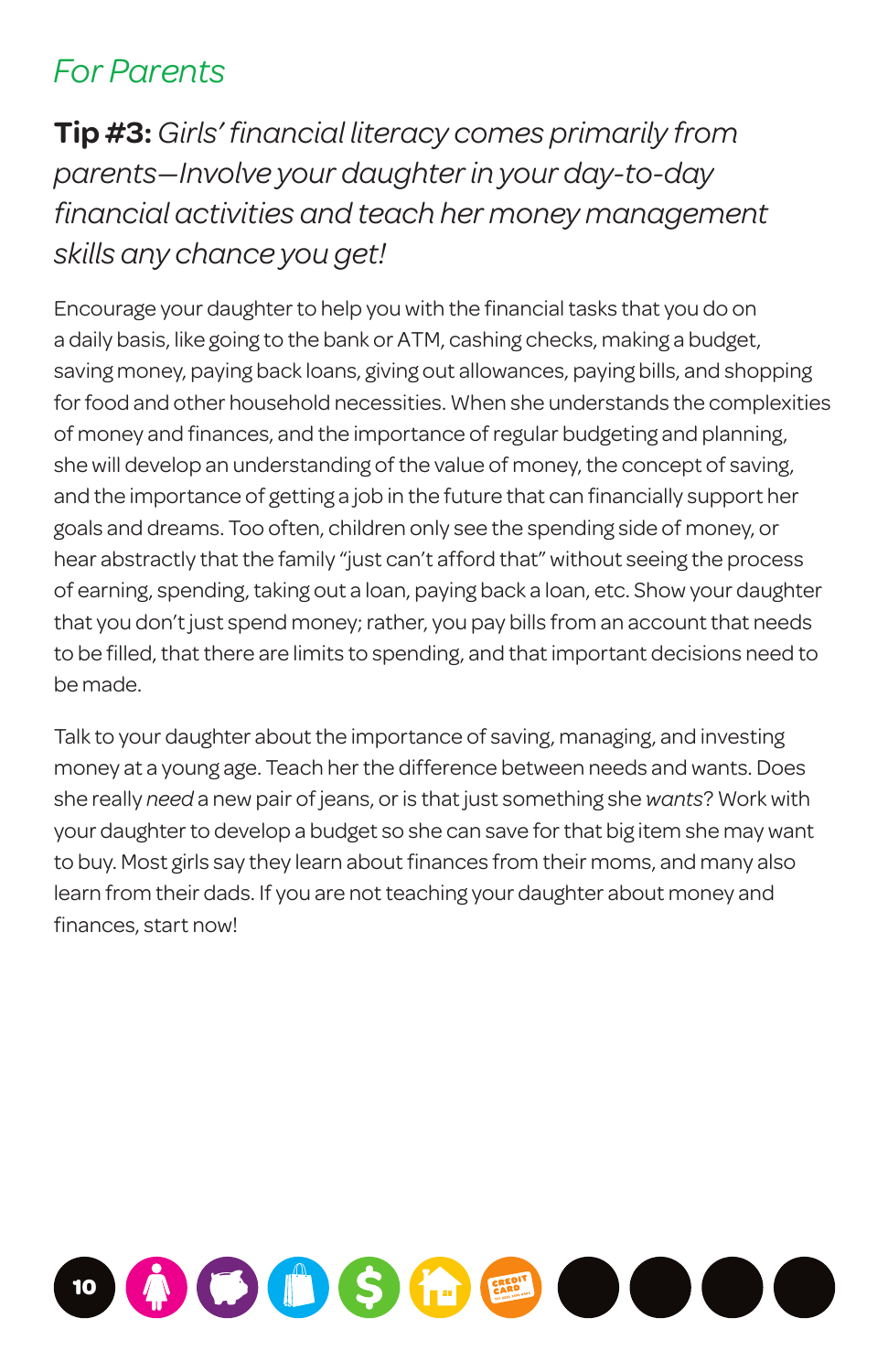### **Tip #4:** *Include your daughter in discussions involving family finances and model shared decision making.*

Include girls in discussions about family finances. Empowering girls to take part in "adult" conversations about money, budgets, and financial decisions will help them better understand family finances, money matters, and overall financial literacy. Girls want to be included in these discussions, and if they are to understand what it's like to help manage household expenses and make big decisions regarding family finances, they *should* be. Ask your daughter for her opinion when you are thinking of making a big purchase or have a tough financial decision to make.

Girls envision a world where they can share family responsibilities with their spouse, such as contributing financially to the family and raising the children. They reject traditional notions of gender roles in which the man makes all the money and the woman raises the children.

Model shared decision making when it comes to finances. Show your daughter that decisions about budgeting, planning for large expenses, and setting a cap for spending are made jointly between spouses or adults in the household, and that each person plays an important role in this decision making. Even if only one parent makes the money, the other parent or adult in the home might be involved in managing and budgeting this money, as well as in making key financial decisions that impact the family.

There is no better time to involve girls in a financial literacy program or class. In Girl Scouts, girls learn financial empowerment and develop important skills through our K-12 Financial Literacy Badge curriculum; through our empowering online video series, *It's Your Business—Run It!*; and through participation in the Girl Scout Cookie Program, the largest girl-led business in the world. To find out more about financial empowerment at Girl Scouts, check out: [www.girlscouts.org/program/gs\\_cookies/pdf/](http://www.girlscouts.org/program/gs_cookies/pdf/2012_Financial_Empowerment_singlepages.pdf) [2012\\_Financial\\_Empowerment\\_singlepages.pdf.](http://www.girlscouts.org/program/gs_cookies/pdf/2012_Financial_Empowerment_singlepages.pdf)